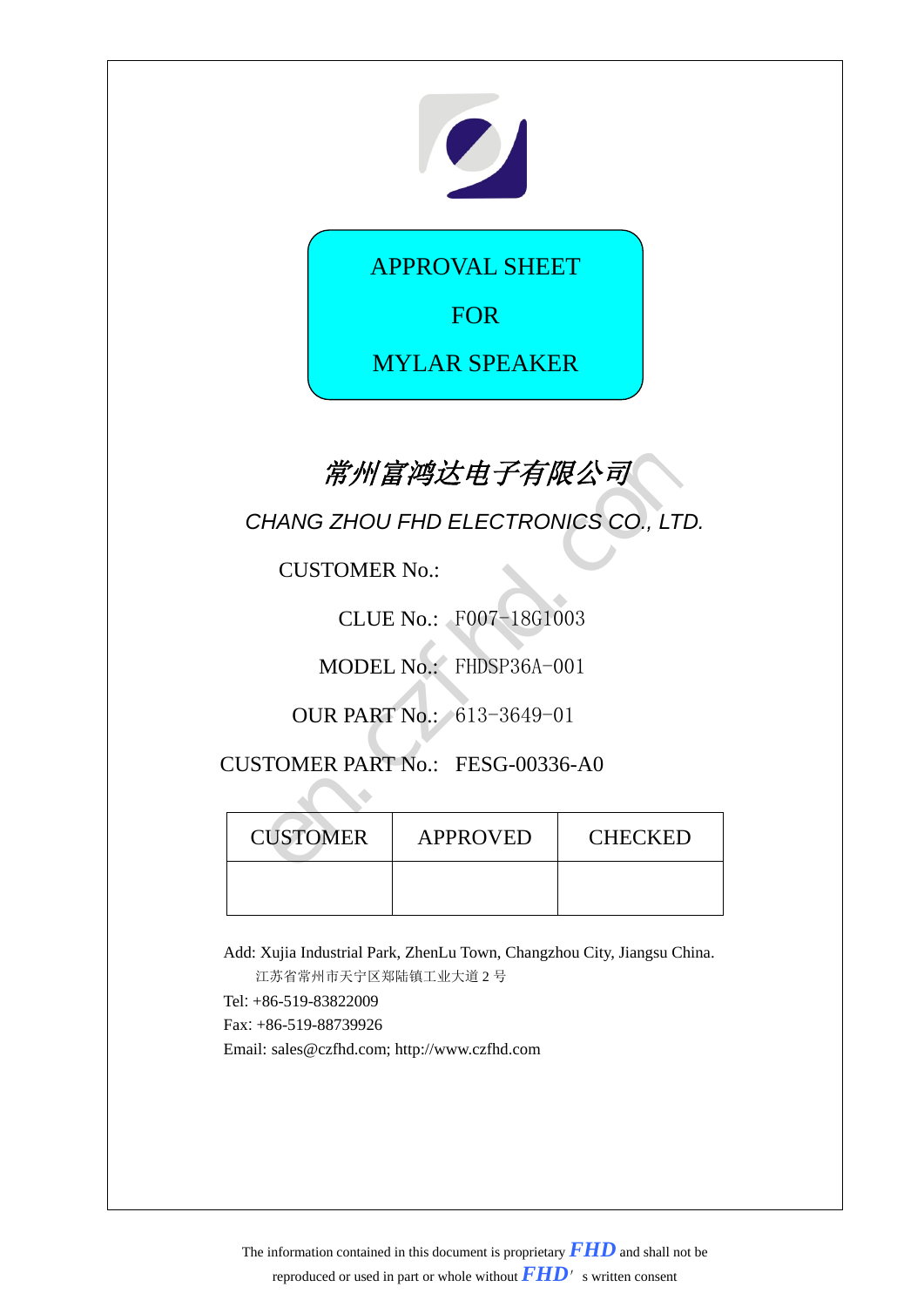

| Specification for mylar speaker |                     | Update          | Page 2 of 6 |           |
|---------------------------------|---------------------|-----------------|-------------|-----------|
|                                 |                     | Des.            | Chk.        |           |
|                                 | <b>FHDSP36A-001</b> |                 | Xu Fei      |           |
| Model No.:                      |                     | P/N:613-3649-01 | 8/18/2021   | 8/18/2021 |

# **1. Document revision history** 修改时间 版本 修改页次 修改内容 | 确认人 en.cz Com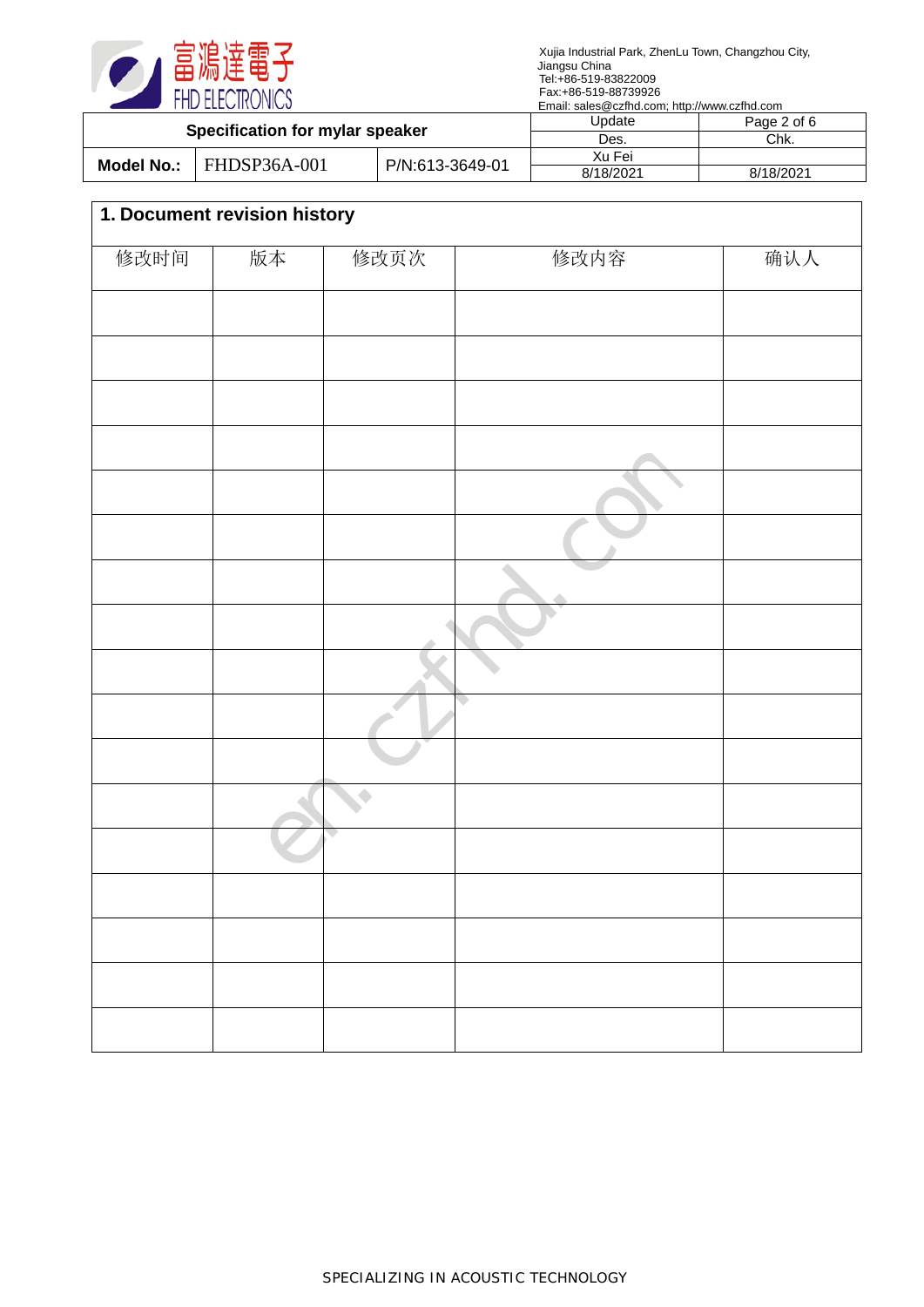

| Specification for mylar speaker |              | Jpdate          | Page 3 of 6 |           |
|---------------------------------|--------------|-----------------|-------------|-----------|
|                                 |              | Des.            | Chk.        |           |
| Model No.:                      | FHDSP36A-001 | P/N:613-3649-01 | Xu Fei      |           |
|                                 |              |                 | 8/18/2021   | 8/18/2021 |
|                                 |              |                 |             |           |

| <b>2.SPECIFICATION</b> |                              |                                                                                                                                                                                       |  |  |
|------------------------|------------------------------|---------------------------------------------------------------------------------------------------------------------------------------------------------------------------------------|--|--|
|                        |                              | Speaker                                                                                                                                                                               |  |  |
| 1                      | Dimension                    | Φ36*H4.9                                                                                                                                                                              |  |  |
| $\overline{2}$         | Impedance                    | 500hm ± 15% at 1KHz.                                                                                                                                                                  |  |  |
| 3                      | <b>Rated Input Power</b>     | 0.5W                                                                                                                                                                                  |  |  |
| $\overline{4}$         | Max Input Power              | 1.0W                                                                                                                                                                                  |  |  |
| 5                      | Lowest Resonance Frequency   | 600±25%Hz @ 1V. (Without Baffler)                                                                                                                                                     |  |  |
| 6                      | <b>Buzz Sound</b>            | The input power shall be set at rated noise power(0.5W).<br>Using an audio oscillator sweep from F0 to 5000HZ in free air.<br>There shall be no buzzes, rattles, nor spurious noises. |  |  |
| $\overline{7}$         | Sound Pressure Level         | $87 \pm 3$ dB SPL(0.5m 1.0w) at,1KHz in average                                                                                                                                       |  |  |
| 8                      | <b>Distortion</b>            | The total harmonic distortions (THD) at an input level of 0.1<br>Watt shall be below the following limits.                                                                            |  |  |
| 9                      | <b>Operating Temperature</b> | $-40^{\circ}$ C $\sim$ +85 $^{\circ}$ C                                                                                                                                               |  |  |
| 10                     | Store Temperature            | $-40^{\circ}$ C $\sim$ +85 $^{\circ}$ C                                                                                                                                               |  |  |
|                        | 3. Dimensions<br>Unit: mm    |                                                                                                                                                                                       |  |  |
|                        | 03610.2                      | Red<br>$0.5W$ 50 $\Omega$<br>年份-20<br>Black<br>20C01-<br>月份C<br>批次号01<br>80±5                                                                                                         |  |  |



2x Wire UL1007 AWG26#,Colour:Black(b) and<br>red(r)Connector:JST PAP-02V-S,Terminal: JST PN<br>SPHD-001T-P0.5



\*Unit: mm; Tolerance: ±0.5mm Except Specified Grade: Automotive grade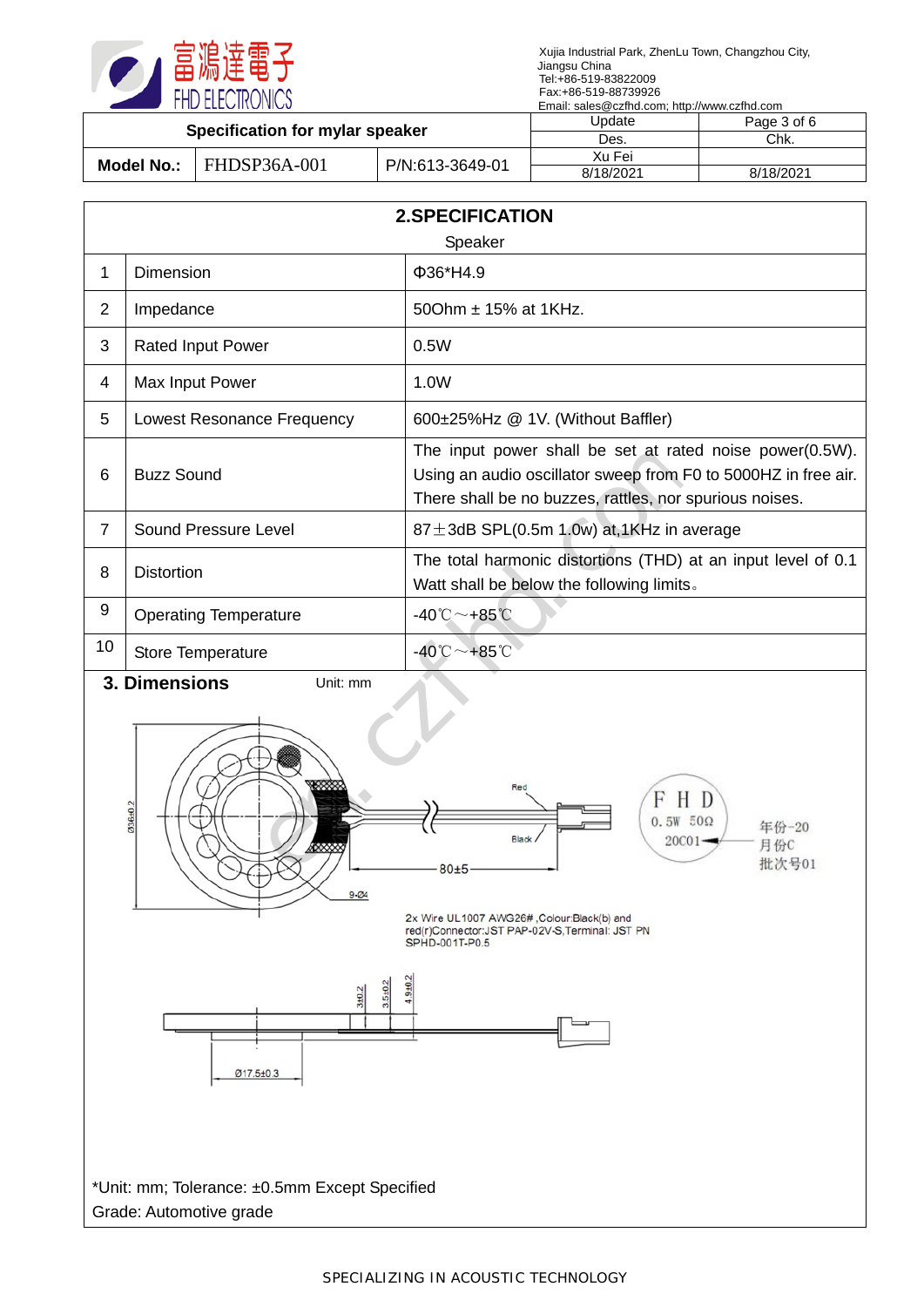

| Specification for mylar speaker |              | Update          | Page 4 of 6 |           |
|---------------------------------|--------------|-----------------|-------------|-----------|
|                                 |              | Des.            | Chk.        |           |
|                                 | FHDSP36A-001 |                 | Xu Fei      |           |
| <b>Model No.:</b>               |              | P/N:613-3649-01 | 8/18/2021   | 8/18/2021 |

### **4.Reliability Test** 可靠性測試

| 3.1 | High<br>Temperature<br><b>Test</b>  | High Temperature:<br>Duration:                  | +60 $^{\circ}$ C $\pm$ 5 $^{\circ}$ C<br>96 hours                                    |
|-----|-------------------------------------|-------------------------------------------------|--------------------------------------------------------------------------------------|
| 3.2 | Low<br>Temperature<br><b>Test</b>   | Low<br>Temperature:<br>Duration:                | $-40^{\circ}$ C $\pm 5^{\circ}$ C<br>96 hours                                        |
| 3.3 | Humidity Test                       | Temperature:<br>Relative humidity:<br>Duration: | $+40^{\circ}$ C $\pm 5^{\circ}$ C<br>$90\% \sim 96\%$ RH<br>96 hours                 |
| 3.4 | Vibration<br><b>Test</b>            | Vibration:<br>Amplitude:<br>Duration:           | 10Hz $\sim$ 500Hz<br>0.35mm or acceleration: 50m/s2<br>2h per axis=10 cycles; 3 axis |
| 3.5 | Cycle<br>Temperature<br><b>Test</b> | Temperature:<br>Duration:<br>Cycle:             | $-40^{\circ}$ C $\longleftrightarrow$ $+85^{\circ}$ C<br>2 min<br>2 min<br>100 Cycle |
| 3.6 | Drop Test<br>(under the unit)       | Height:<br>Cycle:                               | 1.0 <sub>m</sub><br>10 Cycles                                                        |
| 3.7 | <b>Test</b><br>Load                 | Noise:<br>Power:<br>Duration:<br>item 05,08,14. | White noise<br>0.5W<br>96 hours and satisfy the test listed on                       |

All these tests above should be measured after leaving normal temperature for 1hrs. Sensitivity difference at 1kHz shall be within ±3dB from initial value after test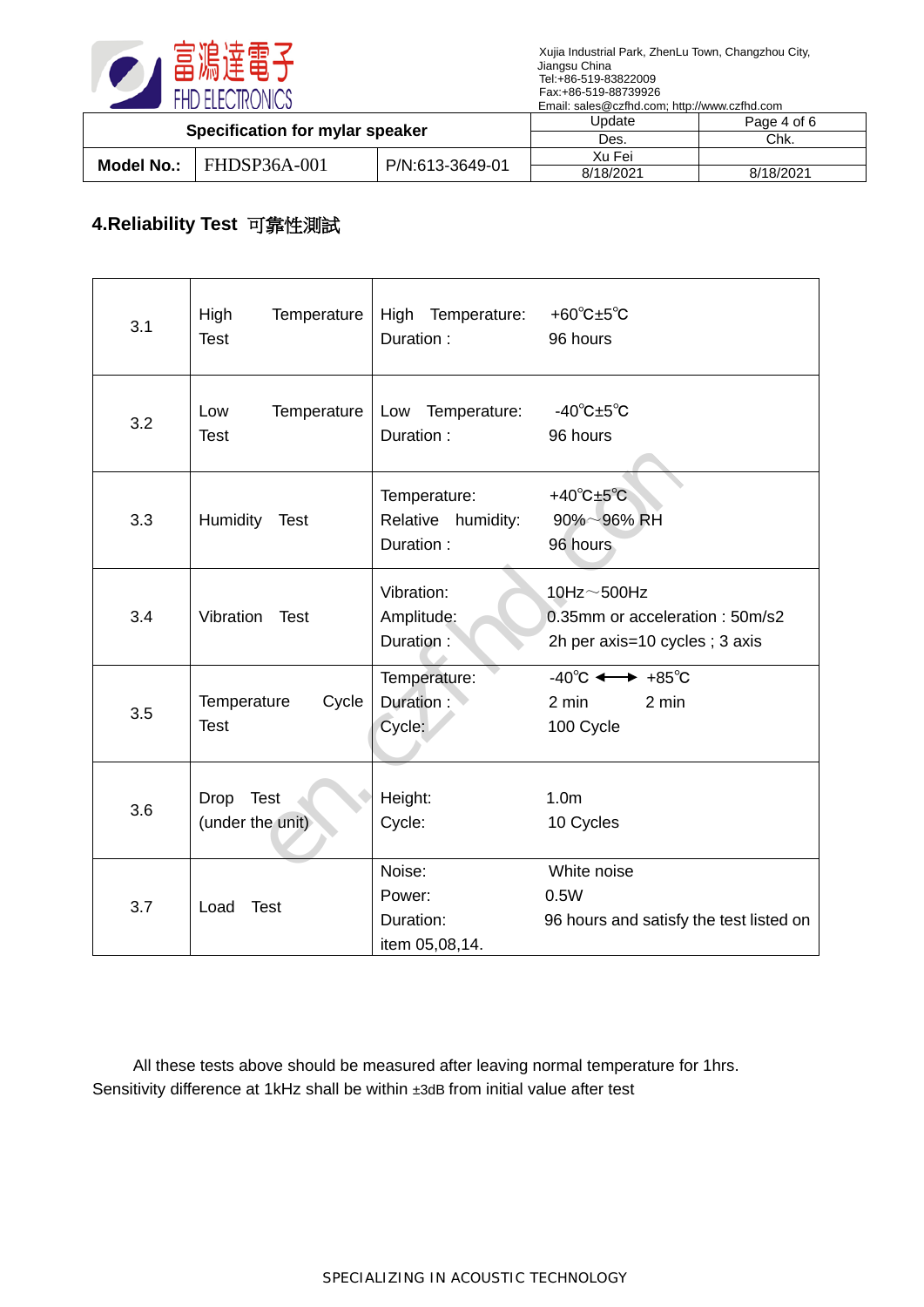

| Specification for mylar speaker |              | Update          | Page 5 of 6 |           |
|---------------------------------|--------------|-----------------|-------------|-----------|
|                                 |              | Des.            | Chk.        |           |
|                                 | FHDSP36A-001 |                 | Xu Fei      |           |
| Model No.:                      |              | P/N:613-3649-01 | 8/18/2021   | 8/18/2021 |

## **5.MEASURING CIRCUIT & TOOLS**